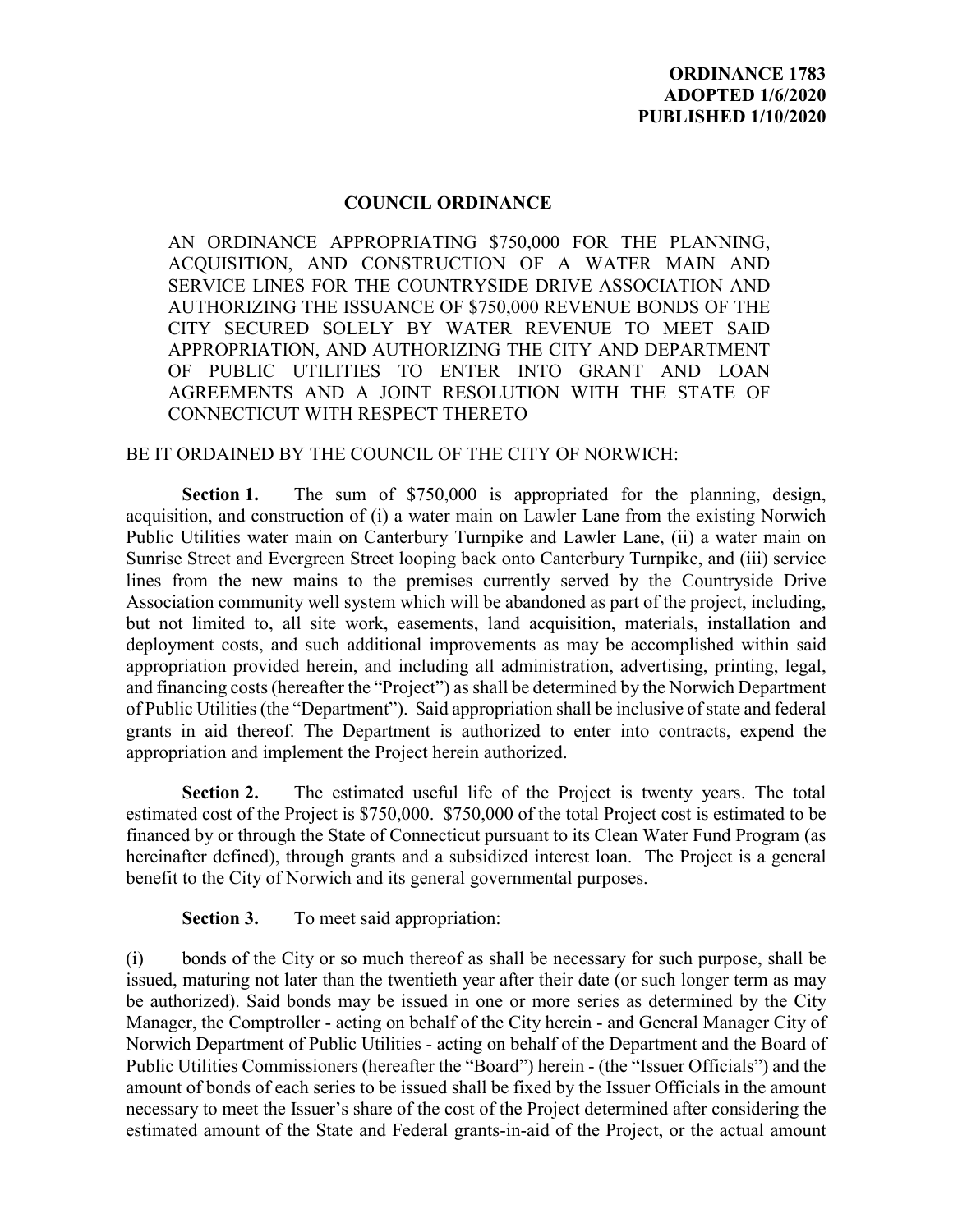thereof if this be ascertainable, and the anticipated times of the receipt of the proceeds thereof, provided that the total amount of bonds to be issued shall not be less than an amount which will provide funds sufficient with other funds available for such purpose to pay the principal of and the interest on all temporary borrowings in anticipation of the receipt of the proceeds of said bonds outstanding at the time of the issuance thereof, and to pay for the administrative, printing and legal costs of issuing the bonds. The bonds shall be in the denomination of \$1,000 or a whole multiple thereof, or, be combined with other bonds of the Issuer and such combined issue shall be in the denomination per aggregate maturity of \$1,000 or a whole multiple thereof, be issued in bearer form or in fully registered form, be executed in the name and on behalf of the City by the facsimile or manual signatures of the Issuer Officials bear the City seal or a facsimile thereof, be certified by a bank or trust company designated by the Issuer Officials, which bank or trust company may be designated the registrar and transfer agent, be payable at a bank or trust company designated by the Issuer Officials and be approved as to their legality by Bond Counsel. They shall bear such rate or rates of interest as shall be determined by the Issuer Officials. The issuance of such bonds in one or more series, the aggregate principal amount of bonds to be issued, the annual installments of principal, redemption provisions, if any, the date, time of issue and sale and other terms, details and particulars of such bonds shall be determined by the Issuer Officials, in accordance with the Joint Resolution. In the case of Parity Indebtedness as defined in the Joint Resolution between the City of Norwich and the Board (as hereinafter defined as the "Joint Resolution"), the Issuer Officials, shall also determine the revenues and property to be pledged for payment of such Parity Indebtedness; or

(ii) temporary notes of the City may be issued in one or more series pursuant to Section 7- 244a of the General Statutes of Connecticut, as amended. The amount of such notes to be issued, if any, shall be determined by the Issuer Officials, and they are hereby authorized to determine the date, maturity, interest rate, form and other details and particulars of such notes, and to sell, execute and deliver the same; or

(iii) interim funding obligations and project loan obligations or any other obligations of the City (hereinafter "Clean Water Fund Obligations") evidencing an obligation to repay any portion of the costs of the Project determined by the State of Connecticut Department of Environmental Protection, Public Health or other department as applicable to be eligible for funding under Section 22a-475 et seq. of the Connecticut General Statutes, as the same may be amended from time to time (the "Clean Water Fund Program"). The General Manager City of Norwich Department of Public Utilities (the "General Manager") is authorized in the name and on behalf of the City and the Board to apply for and accept any and all Federal and State loans and/or grants-in-aid of the Project and is further authorized to expend said funds in accordance with the terms hereof and in connection therewith to contract in the name of the Department with engineers, contractors and others. The City may issue Clean Water Fund Obligations in one or more series and in such denominations as the Issuer Officials shall determine, provided that the total of all such Clean Water Fund Obligations, bonds and notes issued and appropriation expended pursuant to this ordinance shall not exceed \$750,000. The Issuer Officials are hereby authorized to determine the amount, date, maturity, interest rate, form and other details and particulars of such interim funding obligations and project loan obligations, subject to the provisions of the Clean Water Fund Program, and to execute and deliver the same. Clean Water Fund Obligations shall be secured solely from a pledge of water system revenues; or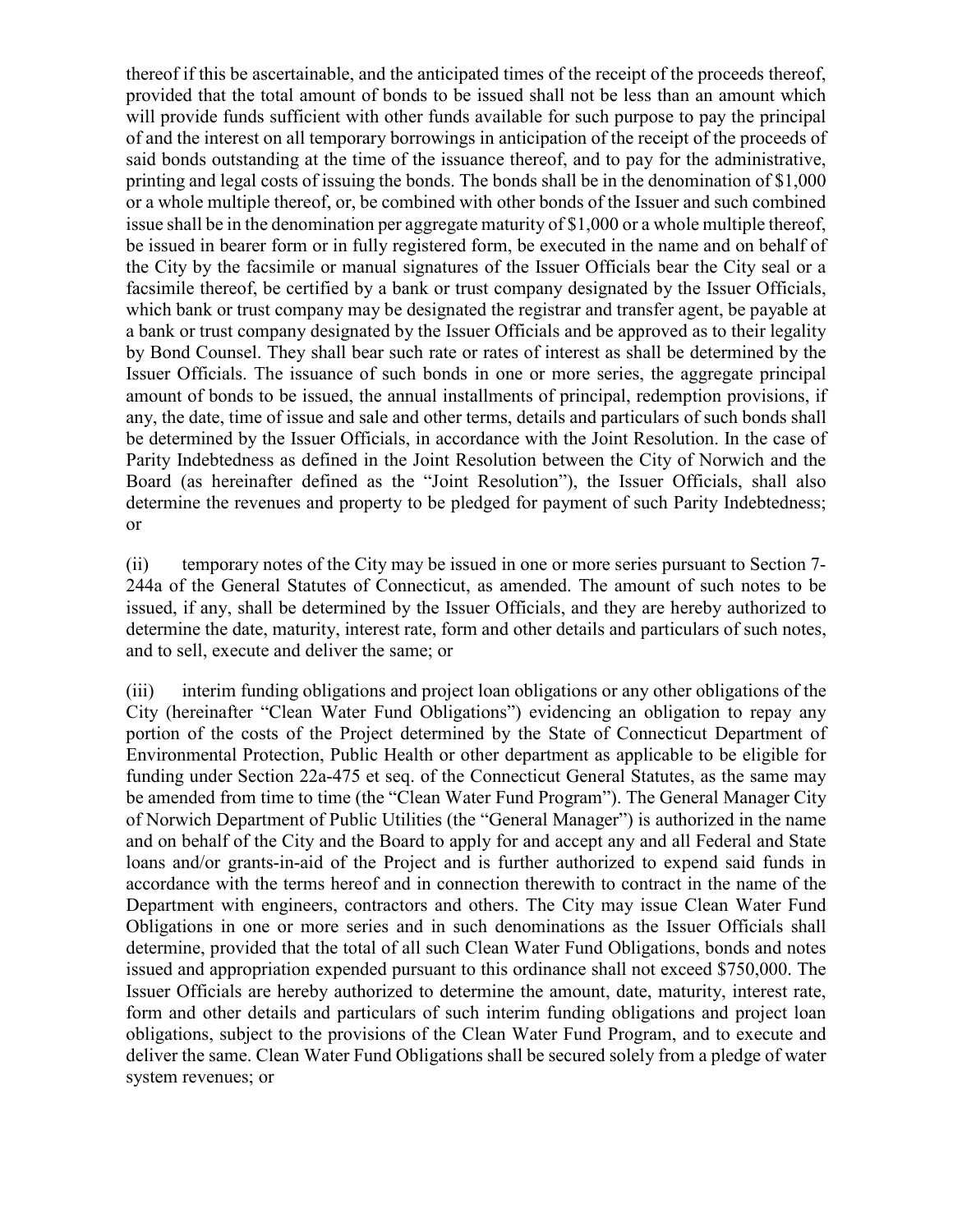(iv) promissory notes, bonds or other obligations made payable to the United States of America to meet any portion of the costs of the Project determined by the federal government, including acting through the Rural Utility Service of the United States Department of Agriculture ("USDA") or other federal program or agency, to be eligible for loan and/or grant monies; or

(v) any combination of bonds, temporary notes, notes, or obligations as set forth in the preceding subsections may be issued, provided that the total, aggregate principal amount thereof outstanding, and including the amount of grant funding obtained pursuant to a Project Grant and Project Loan Agreement, at any time shall not exceed \$750,000.

## **Section 4.**

(i) Bonds, temporary notes, or water assessment notes, Clean Water Fund Obligations and federal obligations all as set forth in Section 3 are hereafter referred to as "Bonds." The Bonds shall be water revenue bonds of the City, the payment of principal and interest on which shall be secured solely by revenues derived from the operation of the water system, including use charges, connection charges, benefit assessments or any combination thereof, investment income derived there from, or other property of the water system or revenue derived from the operation of the water system in accordance with the Joint Resolution. Each of the Bonds shall recite to the effect that every requirement of law relating to its issue has been duly complied with, that such Bond is within every debt and other limit prescribed by law, that such Bond does not constitute a general obligation of the City for which its full faith and credit is pledged, and that such Bond is payable solely from revenues, assessments, charges or property of the water system specifically pledged therefore.

(ii) The bonds authorized to be issued by Section 3 shall be, issued and secured pursuant to the Joint Resolution approved by the City Council on August 7, 2000, and the Board on July 17, 2000, as amended, and as supplemented by various supplemental Resolutions adopted pursuant to the Joint Resolution, and which is hereby ratified, confirmed and approved in its entirety, including without limitation, the rate and revenue covenants therein. The Board irrevocably agrees to comply with the provisions of the Joint Resolution, including Supplemental Resolutions, including but not limited to: to set, establish and collect and maintain rates and revenue as necessary to continually comply with the terms, conditions and covenants of the General Resolution. The City irrevocably agrees to comply with the provisions of the General Resolution. In order to implement the provisions of the Joint Resolution the City and the Board may enter into an indenture of trust with a bank and trust company which indenture may contain provisions customarily included in revenue bond financings, including provisions of a similar nature to those in the Joint Resolution and which are necessary, convenient or advisable in connection with the issuance of the Bonds and their marketability. The Issuer Officials are hereby authorized to execute and deliver on behalf of the City and the Board an indenture in such final form and containing such terms and conditions as they shall approve, and their signatures on any such indenture shall be conclusive evidence of their approval as authorized hereby.

(iii) The Issuer Officials on behalf of the City and the Board are authorized to agree to additional terms and to delete or change existing terms and otherwise amend the form of Joint Resolution in order to obtain State or federal funding, provide better security for the bonds, correct any matter, cure any ambiguity or defect or otherwise benefit the Issuer in their judgment. Such additional or different terms may include restrictions on the use of water funds or fund balance or water operations, coverage ratios, additional or changed reserve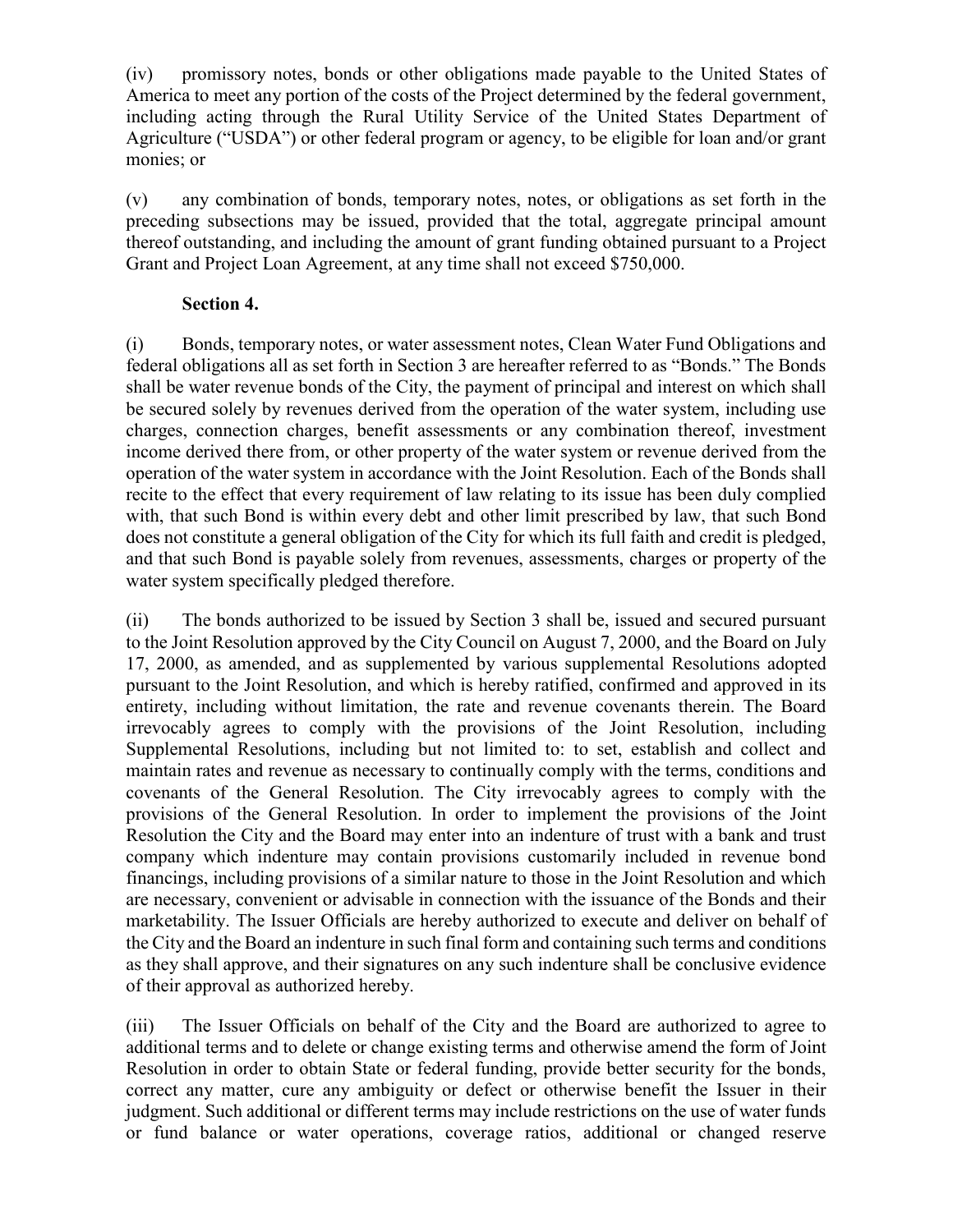requirements, identification and pledge of revenues securing the Bonds, providing for the form of the Bonds, conditions precedent to the issuance of Bonds and additional Bonds, the establishment and maintenance of funds and the use and disposition there from, including but not limited to accounts for the payment of debt service, the payment of operating expenses, debt service reserve and other reserve accounts, providing for the issuance of subordinated indebtedness, defining an event of default and providing for the allocation of revenues in such event, credit enhancement, providing for a pledge and allocation of water revenues to pay for obligations issued by third parties, and provisions of a similar and different nature to those in the Joint Resolution and which are necessary, convenient or advisable in connection with the issuance of the Bonds and their marketability, and to obtain the benefits of any state or federal grant or low interest loan program, including but not limited to the Clean Water Fund and Federal Department of Agriculture Programs. The Issuer Officials are hereby authorized, in addition to the General Resolution, to execute and deliver on behalf of the Issuer and the Board an indenture of trust in such final form and containing such terms and conditions as they shall approve, and their signatures on any such indenture shall be conclusive evidence of their approval as authorized hereby.

**Section 5.** The issue of the Bonds aforesaid and of all other bonds or notes of the City heretofore authorized but not yet issued, as of the effective date of this Ordinance, would not cause the indebtedness of the City to exceed any debt limit calculated in accordance with law.

**Section 6.** Said Bonds shall be sold by the Issuer Officials in a competitive offering or by negotiation, in their discretion. If sold in a competitive offering, the Bonds shall be sold upon sealed proposals at not less than par and accrued interest on the basis of the lowest not or true interest cost to the City. A notice of sale or a summary thereof describing the bonds and setting forth the terms and conditions of the sale shall be published at least five days in advance of the sale in a recognized publication carrying municipal bond notices and devoted primarily to financial news and the subject of state and municipal bonds. If the Bonds are sold by negotiation, the Issuer Officials, are authorized to execute a purchase agreement on behalf of the City and Board containing such terms and conditions as they deem appropriate and not inconsistent with this Ordinance.

**Section 7.** Resolution of Official Intent to Reimburse Expenditures with Borrowings. The City of Norwich (the "Issuer") hereby expresses its official intent pursuant to Section 1.150-2 of the Federal Income Tax Regulations, Title 26 (the "Regulations"), to reimburse expenditures paid sixty days prior to and after the date of passage of this Resolution in the maximum amount and for the capital project defined in Section 1 with the proceeds of bonds, notes, or other obligations ("Bonds") authorized to be issued by the Issuer. The Bonds shall be issued to reimburse such expenditures not later than 18 months after the later of the date of the expenditure or the substantial completion of the project, or such later date the Regulations may authorize. The Issuer hereby certifies that the intention to reimburse as expressed herein is based upon its reasonable expectations as of this date. The Comptroller, and General Manager City of Norwich Department of Public Utilities or their designee is authorized to pay project expenses in accordance herewith pending the issuance of reimbursement bonds, and to amend this declaration.

**Section 8.** It is hereby found and determined that it is in the public interest to issue all, or a portion of, the Bonds, Notes or other obligations of the City authorized to be issued herein as qualified private activity bonds, or with interest that is includable in gross income of the holders thereof for purposes of federal income taxation. The Issuer Officials are hereby